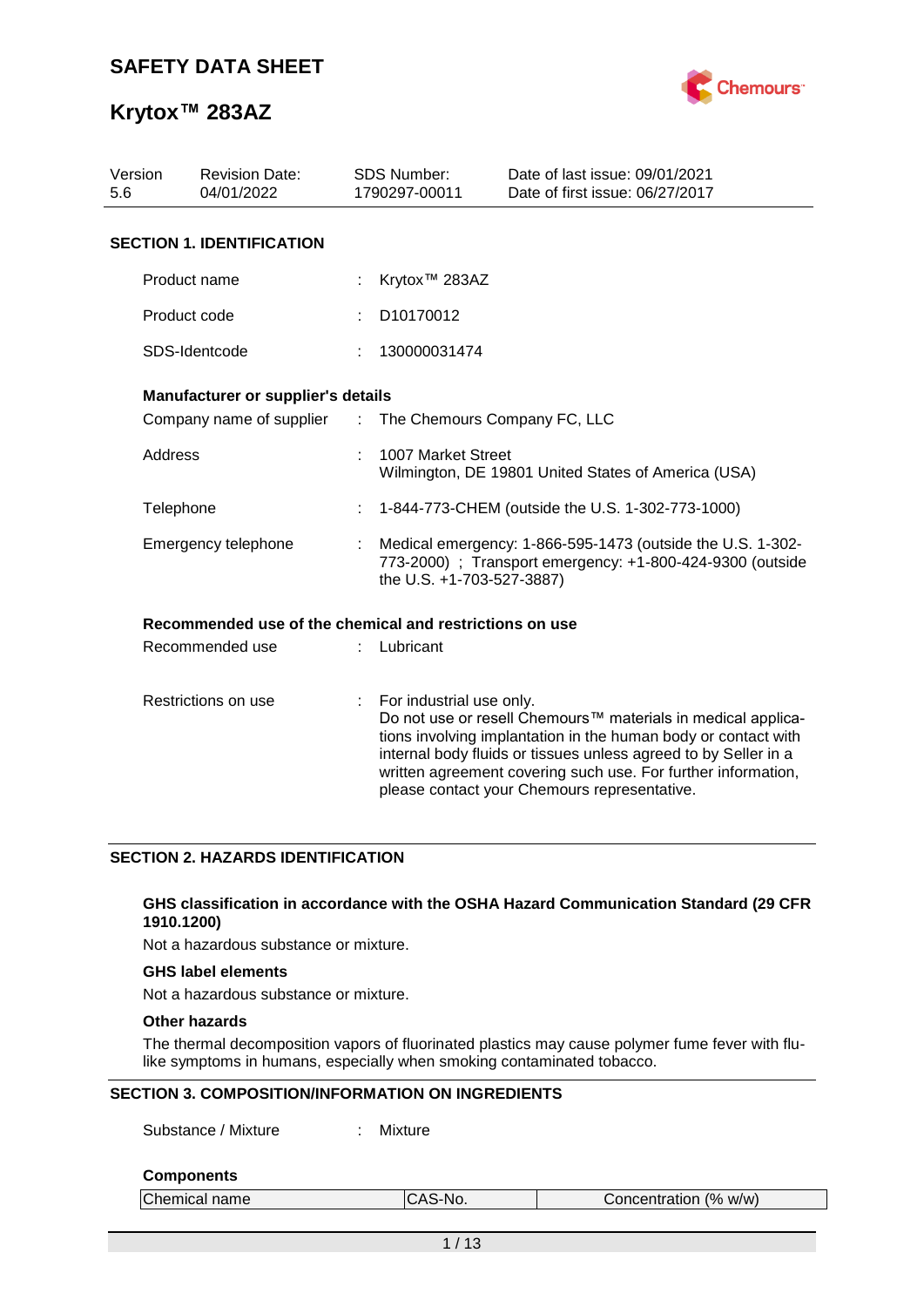

# **Krytox™ 283AZ**

| Version | <b>Revision Date:</b>                                             | SDS Number:                                                                                                          | Date of last issue: 09/01/2021                                                                                                                       |                                                                |
|---------|-------------------------------------------------------------------|----------------------------------------------------------------------------------------------------------------------|------------------------------------------------------------------------------------------------------------------------------------------------------|----------------------------------------------------------------|
| 5.6     | 04/01/2022                                                        | 1790297-00011                                                                                                        | Date of first issue: 06/27/2017                                                                                                                      |                                                                |
|         | Sodium nitrite                                                    | 7632-00-0                                                                                                            |                                                                                                                                                      | $>= 1 - 5$                                                     |
|         | Actual concentration is withheld as a trade secret                |                                                                                                                      |                                                                                                                                                      |                                                                |
|         | <b>SECTION 4. FIRST AID MEASURES</b>                              |                                                                                                                      |                                                                                                                                                      |                                                                |
|         | If inhaled                                                        |                                                                                                                      | If inhaled, remove to fresh air.<br>Get medical attention if symptoms occur.                                                                         |                                                                |
|         | In case of skin contact                                           |                                                                                                                      | Wash with water and soap as a precaution.<br>Get medical attention if symptoms occur.                                                                |                                                                |
|         | In case of eye contact                                            |                                                                                                                      | Flush eyes with water as a precaution.                                                                                                               | Get medical attention if irritation develops and persists.     |
|         | If swallowed                                                      |                                                                                                                      | If swallowed, DO NOT induce vomiting.<br>Get medical attention if symptoms occur.<br>Rinse mouth thoroughly with water.                              |                                                                |
|         | Most important symptoms<br>and effects, both acute and<br>delayed | t<br>Irritation<br>Lung edema<br><b>Blurred vision</b><br><b>Discomfort</b><br>Lachrymation<br>Irritation<br>Redness | Inhalation may provoke the following symptoms:<br>Eye contact may provoke the following symptoms<br>Skin contact may provoke the following symptoms: |                                                                |
|         | Protection of first-aiders                                        |                                                                                                                      |                                                                                                                                                      | No special precautions are necessary for first aid responders. |
|         | Notes to physician                                                |                                                                                                                      | Treat symptomatically and supportively.                                                                                                              |                                                                |

### **SECTION 5. FIRE-FIGHTING MEASURES**

| Suitable extinguishing media :           |    | Not applicable<br>Will not burn                                                                                                                                         |
|------------------------------------------|----|-------------------------------------------------------------------------------------------------------------------------------------------------------------------------|
| Unsuitable extinguishing<br>media        |    | Not applicable<br>Will not burn                                                                                                                                         |
| Specific hazards during fire<br>fighting | ÷. | Exposure to combustion products may be a hazard to health.                                                                                                              |
| Hazardous combustion prod- :<br>ucts     |    | Hydrogen fluoride<br>carbonyl fluoride<br>potentially toxic fluorinated compounds<br>aerosolized particulates<br>Carbon oxides<br>Nitrogen oxides (NOx)<br>Metal oxides |
| Specific extinguishing meth-             | ÷. | Use extinguishing measures that are appropriate to local cir-                                                                                                           |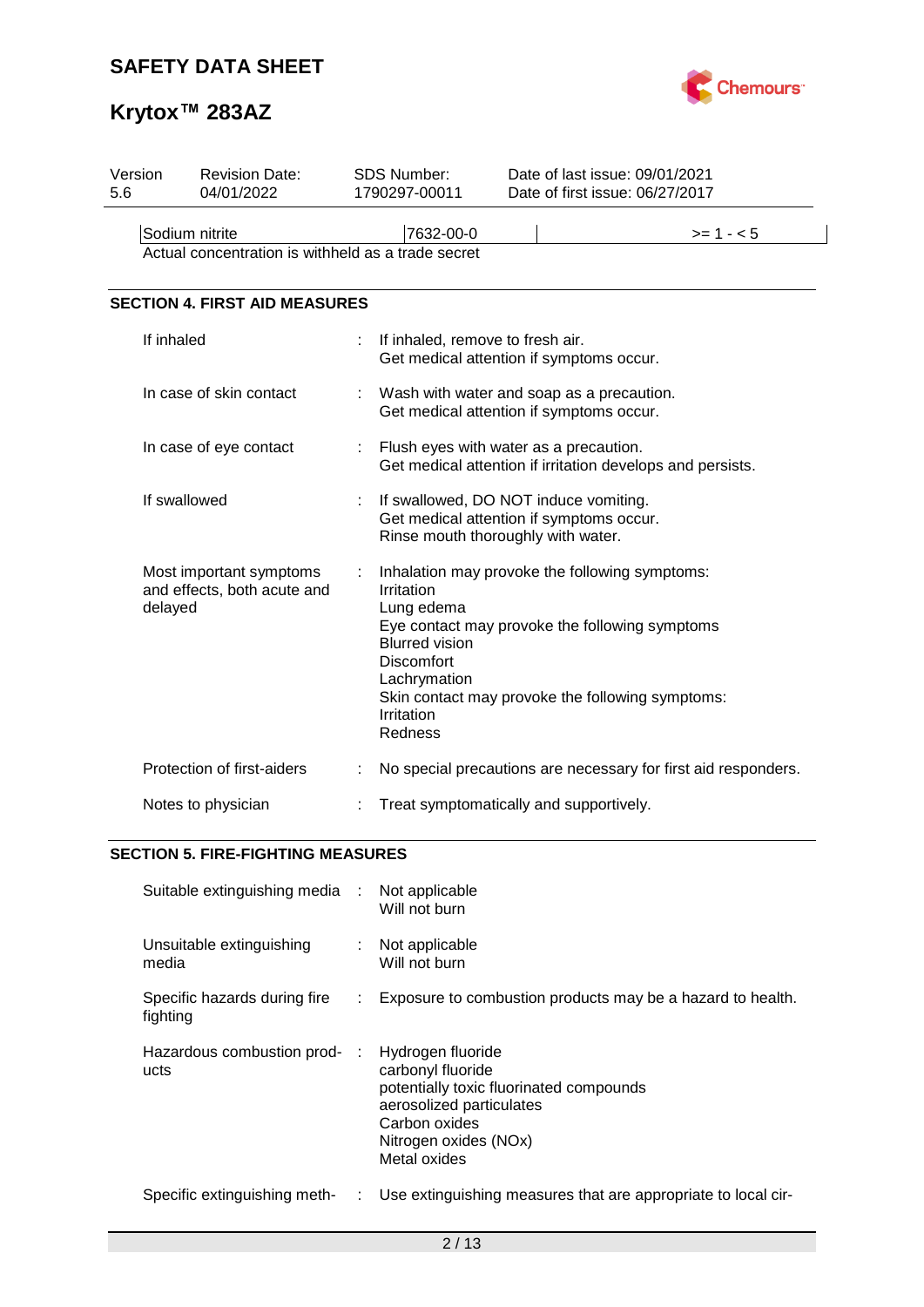

| Version<br>5.6                                                 | <b>Revision Date:</b><br>04/01/2022                                             |   | <b>SDS Number:</b><br>1790297-00011                                                                             | Date of last issue: 09/01/2021<br>Date of first issue: 06/27/2017                                                                                                                                                                                                                                                                                                                                                                                                                                                                                                                                                        |  |  |
|----------------------------------------------------------------|---------------------------------------------------------------------------------|---|-----------------------------------------------------------------------------------------------------------------|--------------------------------------------------------------------------------------------------------------------------------------------------------------------------------------------------------------------------------------------------------------------------------------------------------------------------------------------------------------------------------------------------------------------------------------------------------------------------------------------------------------------------------------------------------------------------------------------------------------------------|--|--|
|                                                                | ods                                                                             |   | SO.<br>Evacuate area.                                                                                           | cumstances and the surrounding environment.<br>Use water spray to cool unopened containers.<br>Remove undamaged containers from fire area if it is safe to do                                                                                                                                                                                                                                                                                                                                                                                                                                                            |  |  |
| Special protective equipment<br>$\cdot$ :<br>for fire-fighters |                                                                                 |   | Wear self-contained breathing apparatus for firefighting if<br>necessary.<br>Use personal protective equipment. |                                                                                                                                                                                                                                                                                                                                                                                                                                                                                                                                                                                                                          |  |  |
|                                                                | <b>SECTION 6. ACCIDENTAL RELEASE MEASURES</b>                                   |   |                                                                                                                 |                                                                                                                                                                                                                                                                                                                                                                                                                                                                                                                                                                                                                          |  |  |
|                                                                | Personal precautions, protec- :<br>tive equipment and emer-<br>gency procedures |   |                                                                                                                 | Follow safe handling advice (see section 7) and personal pro-<br>tective equipment recommendations (see section 8).                                                                                                                                                                                                                                                                                                                                                                                                                                                                                                      |  |  |
|                                                                | Environmental precautions                                                       |   | Avoid release to the environment.<br>cannot be contained.                                                       | Prevent further leakage or spillage if safe to do so.<br>Retain and dispose of contaminated wash water.<br>Local authorities should be advised if significant spillages                                                                                                                                                                                                                                                                                                                                                                                                                                                  |  |  |
|                                                                | Methods and materials for<br>containment and cleaning up                        | ÷ | bent.<br>which regulations are applicable.                                                                      | Soak up with inert absorbent material.<br>For large spills, provide diking or other appropriate contain-<br>ment to keep material from spreading. If diked material can be<br>pumped, store recovered material in appropriate container.<br>Clean up remaining materials from spill with suitable absor-<br>Local or national regulations may apply to releases and dispo-<br>sal of this material, as well as those materials and items em-<br>ployed in the cleanup of releases. You will need to determine<br>Sections 13 and 15 of this SDS provide information regarding<br>certain local or national requirements. |  |  |

### **SECTION 7. HANDLING AND STORAGE**

| Technical measures          |    | See Engineering measures under EXPOSURE<br>CONTROLS/PERSONAL PROTECTION section.                                                                                                                                           |
|-----------------------------|----|----------------------------------------------------------------------------------------------------------------------------------------------------------------------------------------------------------------------------|
| Local/Total ventilation     |    | Use only with adequate ventilation.                                                                                                                                                                                        |
| Advice on safe handling     | ÷. | Do not breathe decomposition products.                                                                                                                                                                                     |
|                             |    | Handle in accordance with good industrial hygiene and safety<br>practice, based on the results of the workplace exposure as-<br>sessment<br>Take care to prevent spills, waste and minimize release to the<br>environment. |
| Conditions for safe storage | ÷. | Keep in properly labeled containers.<br>Store in accordance with the particular national regulations.                                                                                                                      |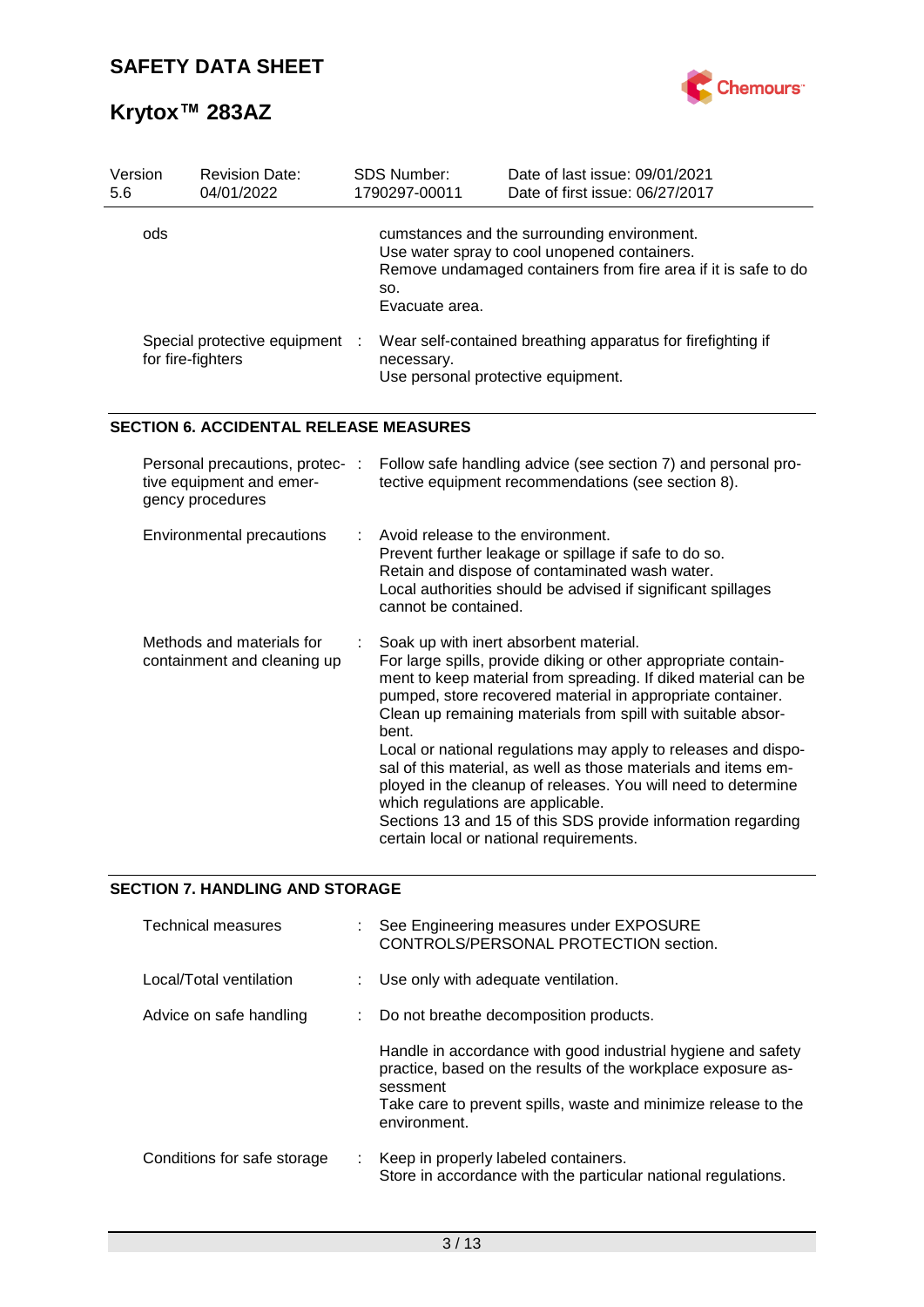

| Version<br>5.6 |                    | <b>Revision Date:</b><br>04/01/2022 | <b>SDS Number:</b><br>1790297-00011 | Date of last issue: 09/01/2021<br>Date of first issue: 06/27/2017 |
|----------------|--------------------|-------------------------------------|-------------------------------------|-------------------------------------------------------------------|
|                | Materials to avoid |                                     |                                     | : No special restrictions on storage with other products.         |
|                | age stability      | Further information on stor-        |                                     | : No decomposition if stored and applied as directed.             |

### **SECTION 8. EXPOSURE CONTROLS/PERSONAL PROTECTION**

### **Ingredients with workplace control parameters**

Contains no substances with occupational exposure limit values.

### **Occupational exposure limits of decomposition products**

| Components          | CAS-No.   | Value type<br>(Form of<br>exposure) | Control parame-<br>ters / Permissible<br>concentration | <b>Basis</b>        |
|---------------------|-----------|-------------------------------------|--------------------------------------------------------|---------------------|
| Hydrofluoric acid   | 7664-39-3 | <b>TWA</b>                          | $0.5$ ppm<br>(Fluorine)                                | <b>ACGIH</b>        |
|                     |           | $\mathsf{C}$                        | 2 ppm<br>(Fluorine)                                    | <b>ACGIH</b>        |
|                     |           | $\mathsf{C}$                        | 6 ppm<br>$5 \text{ mg/m}^3$                            | <b>NIOSH REL</b>    |
|                     |           | <b>TWA</b>                          | 3 ppm<br>$2.5 \text{ mg/m}^3$                          | <b>NIOSH REL</b>    |
|                     |           | <b>TWA</b>                          | 3 ppm                                                  | OSHA Z-2            |
| Carbonyl difluoride | 353-50-4  | <b>TWA</b>                          | 2 ppm                                                  | <b>ACGIH</b>        |
|                     |           | <b>STEL</b>                         | 5 ppm                                                  | <b>ACGIH</b>        |
|                     |           | <b>TWA</b>                          | 2 ppm<br>$5 \text{ mg/m}^3$                            | <b>NIOSH REL</b>    |
|                     |           | <b>ST</b>                           | $5$ ppm<br>$15$ mg/m <sup>3</sup>                      | <b>NIOSH REL</b>    |
| Carbon dioxide      | 124-38-9  | <b>TWA</b>                          | 5,000 ppm                                              | <b>ACGIH</b>        |
|                     |           | <b>STEL</b>                         | 30,000 ppm                                             | <b>ACGIH</b>        |
|                     |           | <b>TWA</b>                          | $5,000$ ppm<br>$9,000$ mg/m <sup>3</sup>               | <b>NIOSH REL</b>    |
|                     |           | <b>ST</b>                           | 30,000 ppm<br>54,000 mg/m <sup>3</sup>                 | <b>NIOSH REL</b>    |
|                     |           | <b>TWA</b>                          | 5,000 ppm<br>9,000 mg/m <sup>3</sup>                   | OSHA <sub>Z-1</sub> |
| Carbon monoxide     | 630-08-0  | <b>TWA</b>                          | 25 ppm                                                 | <b>ACGIH</b>        |
|                     |           | <b>TWA</b>                          | 35 ppm<br>40 mg/m <sup>3</sup>                         | <b>NIOSH REL</b>    |
|                     |           | $\overline{\text{c}}$               | 200 ppm<br>229 mg/m <sup>3</sup>                       | <b>NIOSH REL</b>    |
|                     |           | <b>TWA</b>                          | 50 ppm<br>55 mg/m <sup>3</sup>                         | OSHA Z-1            |

**Engineering measures** : Processing may form hazardous compounds (see section 10).

> Ensure adequate ventilation, especially in confined areas. Minimize workplace exposure concentrations.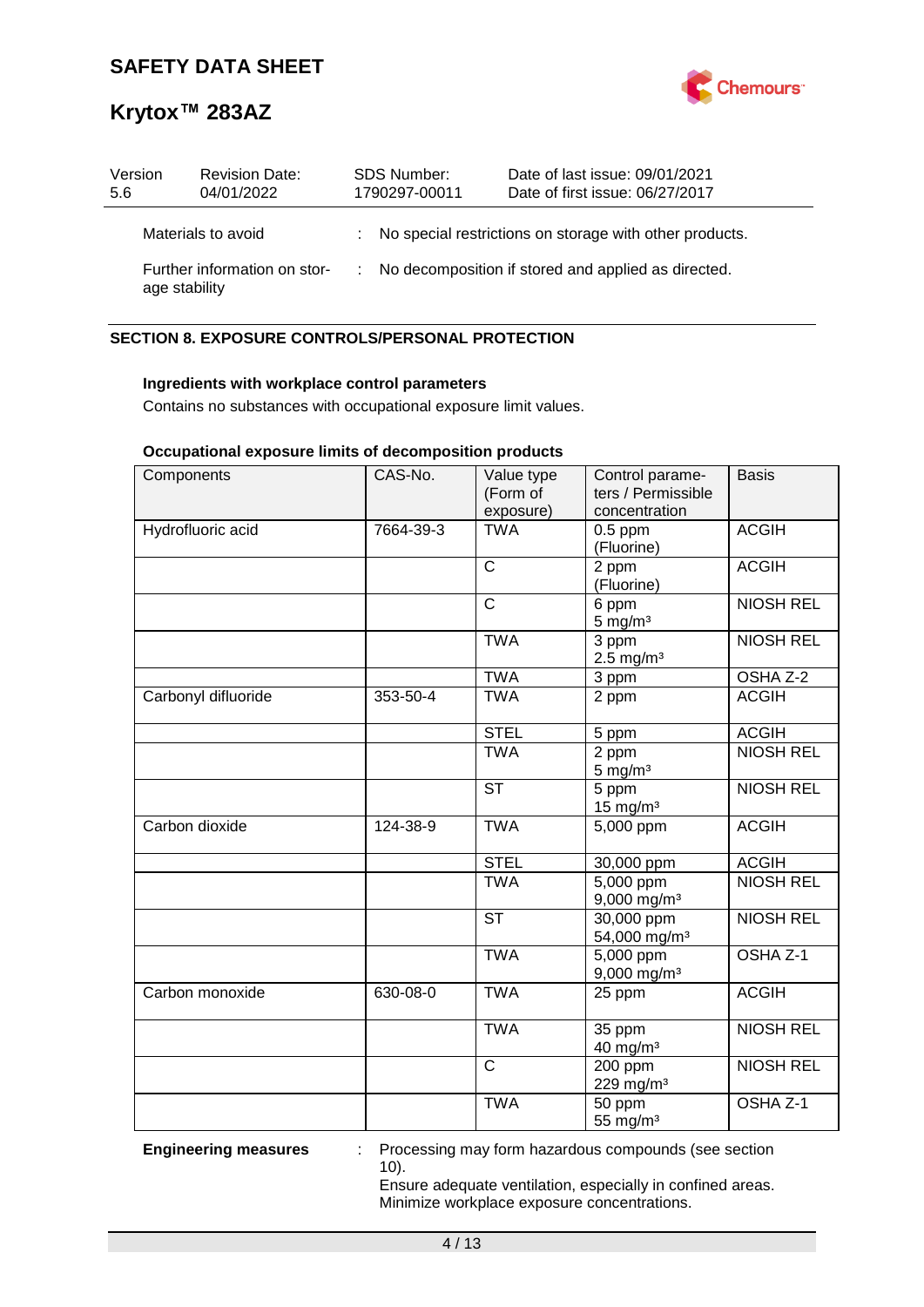



#### Version 5.6 Revision Date: 04/01/2022 SDS Number: 1790297-00011 Date of last issue: 09/01/2021 Date of first issue: 06/27/2017

### **Personal protective equipment**

| Respiratory protection   | : General and local exhaust ventilation is recommended to<br>maintain vapor exposures below recommended limits. Where<br>concentrations are above recommended limits or are<br>unknown, appropriate respiratory protection should be worn.<br>Follow OSHA respirator regulations (29 CFR 1910.134) and<br>use NIOSH/MSHA approved respirators. Protection provided<br>by air purifying respirators against exposure to any hazar-<br>dous chemical is limited. Use a positive pressure air supplied<br>respirator if there is any potential for uncontrolled release,<br>exposure levels are unknown, or any other circumstance<br>where air purifying respirators may not provide adequate<br>protection. |
|--------------------------|------------------------------------------------------------------------------------------------------------------------------------------------------------------------------------------------------------------------------------------------------------------------------------------------------------------------------------------------------------------------------------------------------------------------------------------------------------------------------------------------------------------------------------------------------------------------------------------------------------------------------------------------------------------------------------------------------------|
| Hand protection          |                                                                                                                                                                                                                                                                                                                                                                                                                                                                                                                                                                                                                                                                                                            |
| Remarks                  | Wash hands before breaks and at the end of workday.                                                                                                                                                                                                                                                                                                                                                                                                                                                                                                                                                                                                                                                        |
| Eye protection           | Wear the following personal protective equipment:<br>Safety glasses                                                                                                                                                                                                                                                                                                                                                                                                                                                                                                                                                                                                                                        |
| Skin and body protection | Skin should be washed after contact.                                                                                                                                                                                                                                                                                                                                                                                                                                                                                                                                                                                                                                                                       |
| Hygiene measures         | If exposure to chemical is likely during typical use, provide<br>eye flushing systems and safety showers close to the wor-<br>king place.<br>When using do not eat, drink or smoke.<br>Wash contaminated clothing before re-use.                                                                                                                                                                                                                                                                                                                                                                                                                                                                           |

### **SECTION 9. PHYSICAL AND CHEMICAL PROPERTIES**

| Appearance                                                     | × 1 | Grease            |
|----------------------------------------------------------------|-----|-------------------|
| Color                                                          | t.  | white             |
| Odor                                                           | t.  | odorless          |
| Odor Threshold                                                 | t.  | No data available |
| рH                                                             | : 7 |                   |
| Melting point/freezing point                                   |     | : 608 °F / 320 °C |
| Initial boiling point and boiling : No data available<br>range |     |                   |
| Flash point                                                    |     | Not applicable    |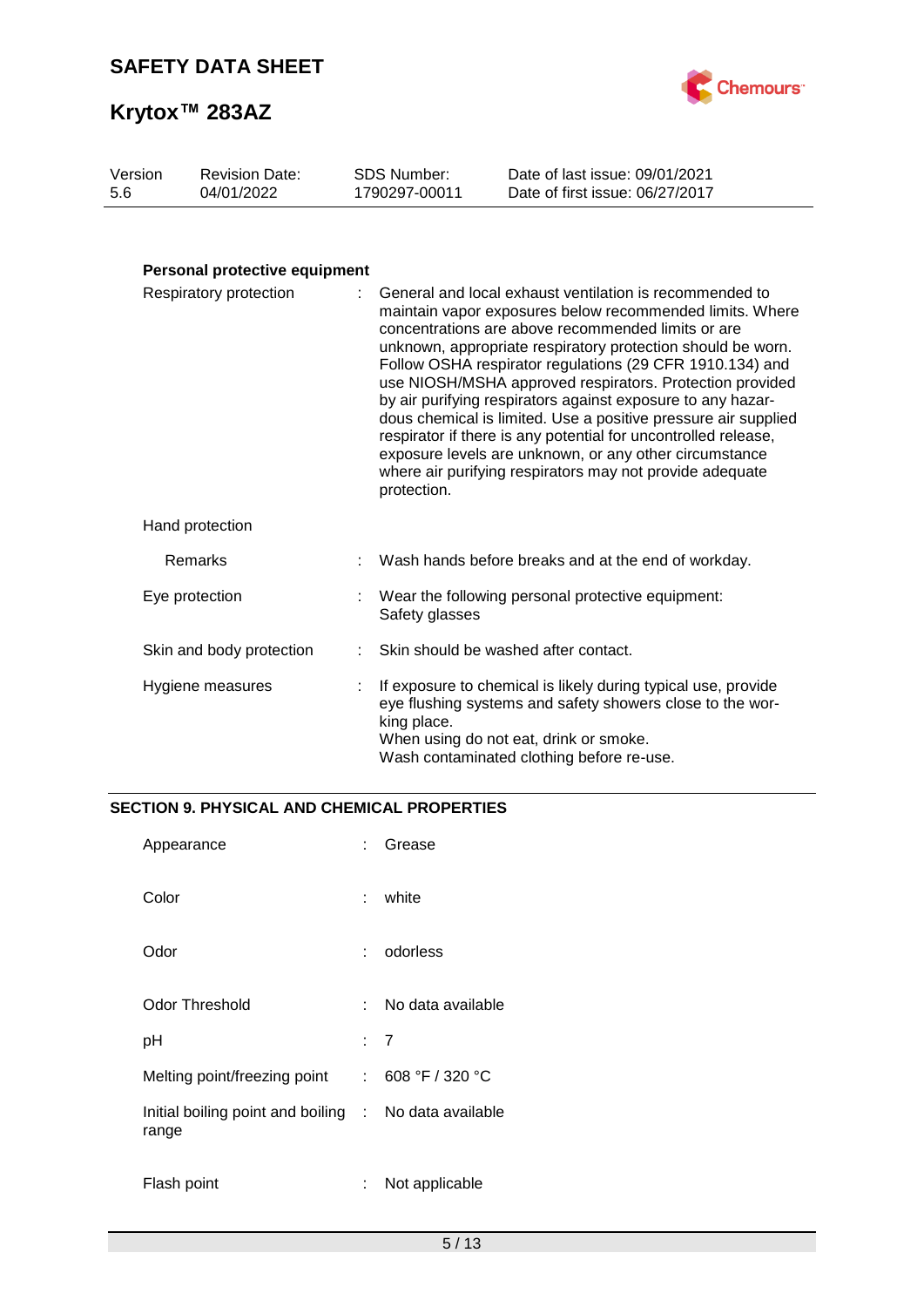## **Krytox™ 283AZ**



| Version<br>5.6 |                 | <b>Revision Date:</b><br>04/01/2022                 |   | SDS Number:<br>1790297-00011 | Date of last issue: 09/01/2021<br>Date of first issue: 06/27/2017 |
|----------------|-----------------|-----------------------------------------------------|---|------------------------------|-------------------------------------------------------------------|
|                |                 | Evaporation rate                                    |   | Not applicable               |                                                                   |
|                |                 | Flammability (solid, gas)                           |   | Will not burn                |                                                                   |
|                |                 | Upper explosion limit / Upper<br>flammability limit | ÷ | No data available            |                                                                   |
|                |                 | Lower explosion limit / Lower<br>flammability limit | ÷ | No data available            |                                                                   |
|                |                 | Vapor pressure                                      |   | 1.89 - 1.93 hPa              |                                                                   |
|                |                 | Relative vapor density                              |   | Not applicable               |                                                                   |
|                |                 | Relative density                                    |   | $1.89 - 1.93$                |                                                                   |
|                | Solubility(ies) | Water solubility                                    |   | insoluble                    |                                                                   |
|                | octanol/water   | Partition coefficient: n-                           |   | Not applicable               |                                                                   |
|                |                 | Autoignition temperature                            |   | No data available            |                                                                   |
|                |                 | Decomposition temperature                           |   | 608 °F / 320 °C              |                                                                   |
|                | Viscosity       | Viscosity, kinematic                                |   | Not applicable               |                                                                   |
|                |                 | <b>Explosive properties</b>                         |   | Not explosive                |                                                                   |
|                |                 | Oxidizing properties                                |   |                              | The substance or mixture is not classified as oxidizing.          |
|                | Particle size   |                                                     |   | No data available            |                                                                   |

### **SECTION 10. STABILITY AND REACTIVITY**

| Reactivity                              | t. | Not classified as a reactivity hazard.                                         |  |  |
|-----------------------------------------|----|--------------------------------------------------------------------------------|--|--|
| Chemical stability                      |    | Stable under normal conditions.                                                |  |  |
| Possibility of hazardous reac-<br>tions |    | : Hazardous decomposition products will be formed at elevated<br>temperatures. |  |  |
| Conditions to avoid                     |    | None known.                                                                    |  |  |
| Incompatible materials                  |    | None.                                                                          |  |  |
| <b>Hazardous decomposition products</b> |    |                                                                                |  |  |

| Thermal decomposition | : Hydrofluoric acid |
|-----------------------|---------------------|
|                       | Carbonyl difluoride |
|                       | Carbon dioxide      |
|                       | Carbon monoxide     |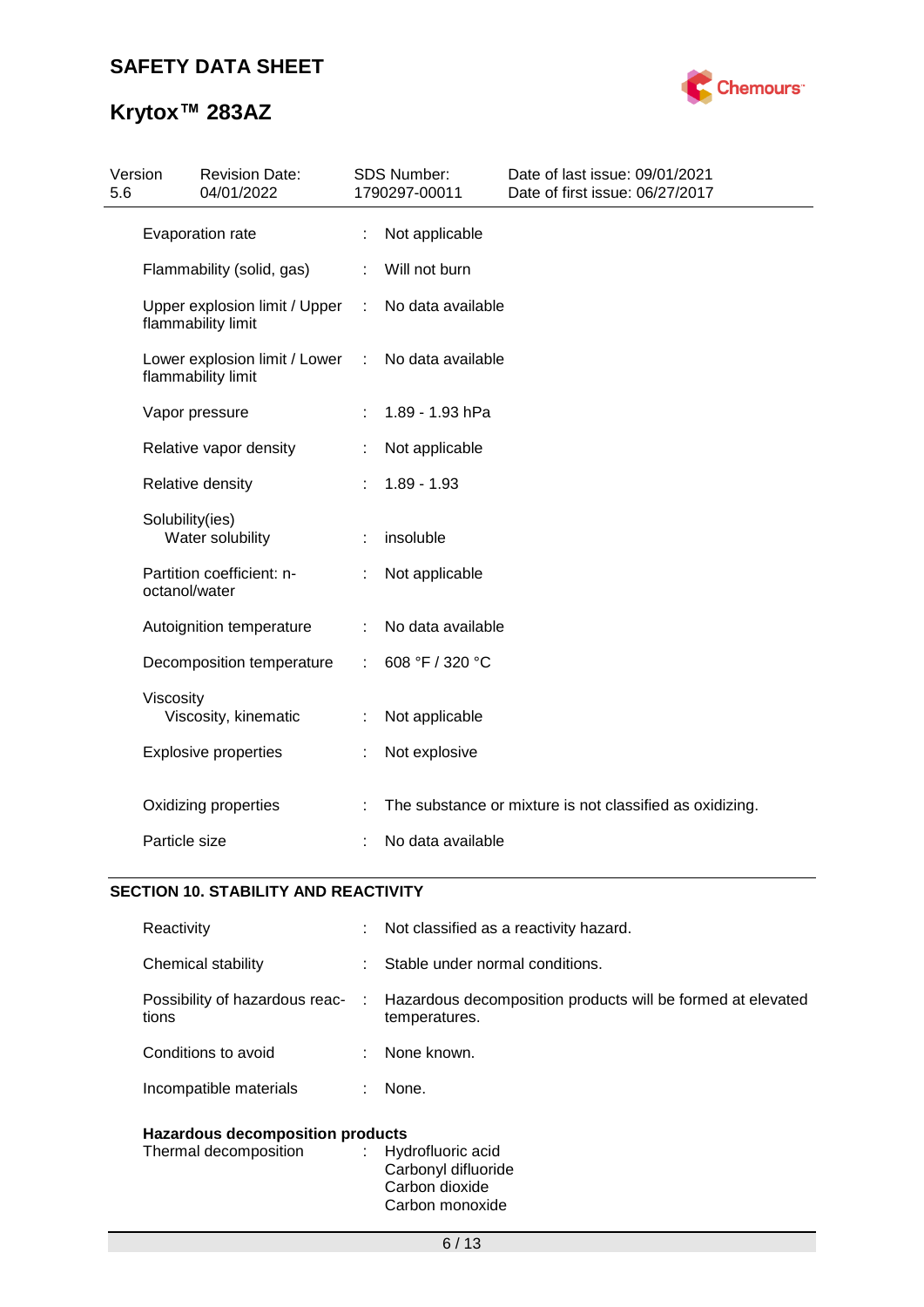

# **Krytox™ 283AZ**

| Version<br>5.6                     | <b>Revision Date:</b><br>04/01/2022                                     | <b>SDS Number:</b><br>1790297-00011                                            | Date of last issue: 09/01/2021<br>Date of first issue: 06/27/2017 |
|------------------------------------|-------------------------------------------------------------------------|--------------------------------------------------------------------------------|-------------------------------------------------------------------|
|                                    |                                                                         |                                                                                |                                                                   |
|                                    | <b>SECTION 11. TOXICOLOGICAL INFORMATION</b>                            |                                                                                |                                                                   |
| Ingestion                          | Information on likely routes of exposure<br>Skin contact<br>Eye contact |                                                                                |                                                                   |
|                                    | <b>Acute toxicity</b>                                                   |                                                                                |                                                                   |
|                                    | Not classified based on available information.                          |                                                                                |                                                                   |
| <b>Product:</b>                    |                                                                         |                                                                                |                                                                   |
|                                    | Acute oral toxicity                                                     | icity                                                                          | Assessment: The substance or mixture has no acute oral tox-       |
|                                    | Acute inhalation toxicity                                               | Exposure time: 4 h<br>Test atmosphere: dust/mist<br>Method: Calculation method | Acute toxicity estimate: 111.11 mg/l                              |
|                                    | Components:                                                             |                                                                                |                                                                   |
|                                    | Sodium nitrite:                                                         |                                                                                |                                                                   |
|                                    | Acute oral toxicity                                                     | LD50 (Rat): 180 mg/kg                                                          |                                                                   |
|                                    | Acute inhalation toxicity                                               | : LC50 (Rat): 5.5 mg/l<br>Exposure time: 4 h<br>Test atmosphere: dust/mist     |                                                                   |
|                                    | <b>Skin corrosion/irritation</b>                                        |                                                                                |                                                                   |
|                                    | Not classified based on available information.                          |                                                                                |                                                                   |
|                                    | Components:                                                             |                                                                                |                                                                   |
|                                    | Sodium nitrite:                                                         |                                                                                |                                                                   |
| <b>Species</b><br>Method<br>Result |                                                                         | Rabbit<br><b>OECD Test Guideline 404</b><br>No skin irritation                 |                                                                   |

### **Serious eye damage/eye irritation**

Not classified based on available information.

### **Components:**

| Sodium nitrite: |  |
|-----------------|--|
|                 |  |

| <b>Species</b> | : Rabbit                                       |
|----------------|------------------------------------------------|
| Result         | : Irritation to eyes, reversing within 21 days |
| Method         | : OECD Test Guideline 405                      |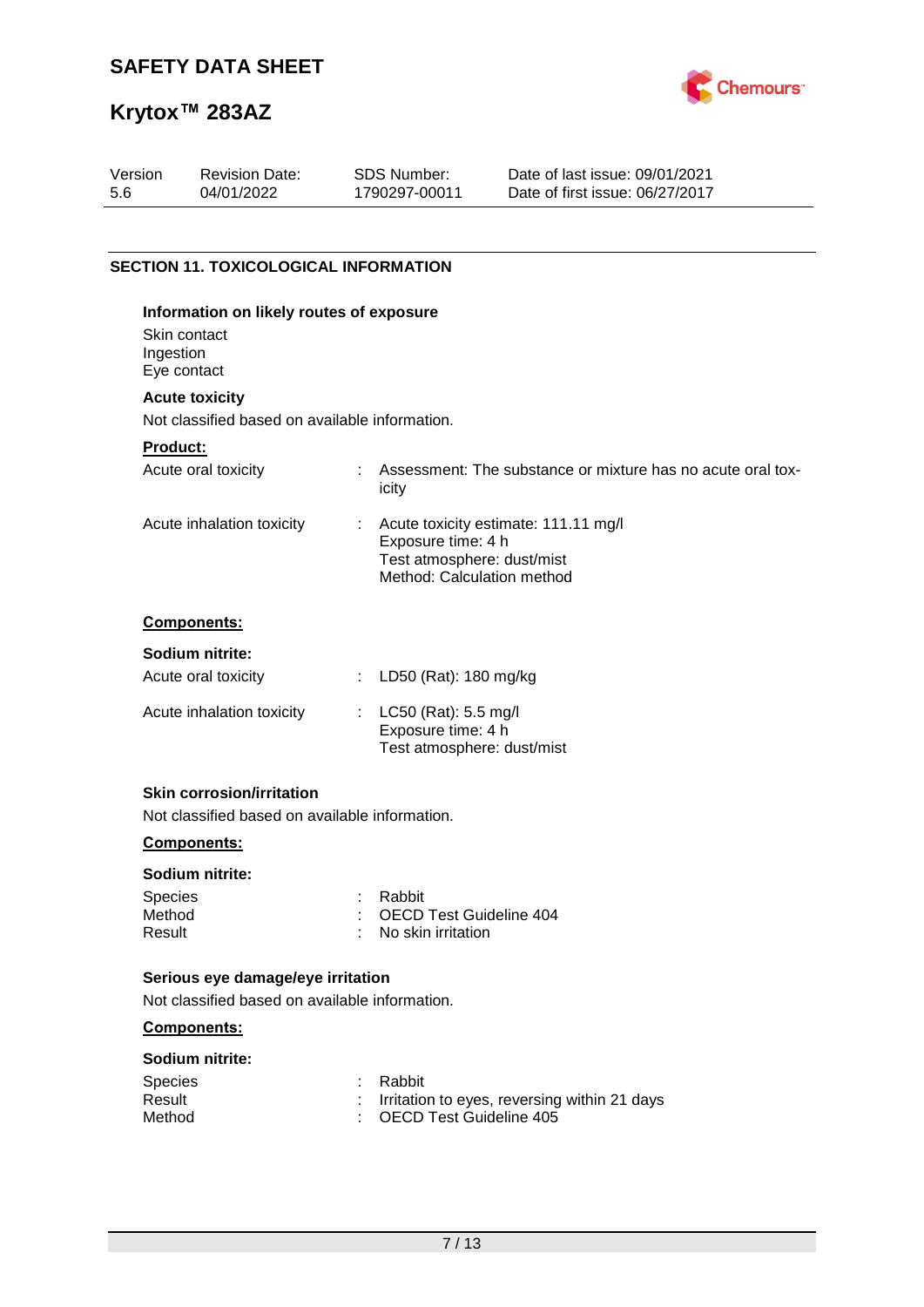

| Version<br>5.6 | 04/01/2022                                                                                                                                  | <b>Revision Date:</b>                                                                                                                                   | <b>SDS Number:</b><br>1790297-00011 |                                                          | Date of last issue: 09/01/2021<br>Date of first issue: 06/27/2017                                           |  |  |  |  |
|----------------|---------------------------------------------------------------------------------------------------------------------------------------------|---------------------------------------------------------------------------------------------------------------------------------------------------------|-------------------------------------|----------------------------------------------------------|-------------------------------------------------------------------------------------------------------------|--|--|--|--|
|                |                                                                                                                                             | Respiratory or skin sensitization                                                                                                                       |                                     |                                                          |                                                                                                             |  |  |  |  |
|                | <b>Skin sensitization</b><br>Not classified based on available information.                                                                 |                                                                                                                                                         |                                     |                                                          |                                                                                                             |  |  |  |  |
|                | <b>Respiratory sensitization</b><br>Not classified based on available information.                                                          |                                                                                                                                                         |                                     |                                                          |                                                                                                             |  |  |  |  |
|                | <b>Germ cell mutagenicity</b><br>Not classified based on available information.                                                             |                                                                                                                                                         |                                     |                                                          |                                                                                                             |  |  |  |  |
|                | Components:                                                                                                                                 |                                                                                                                                                         |                                     |                                                          |                                                                                                             |  |  |  |  |
|                | Sodium nitrite:                                                                                                                             |                                                                                                                                                         |                                     |                                                          |                                                                                                             |  |  |  |  |
|                | Genotoxicity in vitro                                                                                                                       |                                                                                                                                                         | ÷                                   | Result: positive                                         | Test Type: Bacterial reverse mutation assay (AMES)                                                          |  |  |  |  |
|                |                                                                                                                                             |                                                                                                                                                         |                                     | Result: positive                                         | Test Type: In vitro mammalian cell gene mutation test                                                       |  |  |  |  |
|                | Genotoxicity in vivo                                                                                                                        |                                                                                                                                                         |                                     | cytogenetic assay)<br>Species: Mouse<br>Result: negative | Test Type: Mammalian erythrocyte micronucleus test (in vivo<br>Application Route: Intraperitoneal injection |  |  |  |  |
|                |                                                                                                                                             |                                                                                                                                                         |                                     | cytogenetic assay)<br>Species: Rat<br>Result: negative   | Test Type: Mammalian erythrocyte micronucleus test (in vivo<br>Application Route: Intraperitoneal injection |  |  |  |  |
|                | Carcinogenicity<br>Not classified based on available information.                                                                           |                                                                                                                                                         |                                     |                                                          |                                                                                                             |  |  |  |  |
|                | Components:                                                                                                                                 |                                                                                                                                                         |                                     |                                                          |                                                                                                             |  |  |  |  |
|                | Sodium nitrite:<br><b>Species</b><br><b>Application Route</b><br>Exposure time<br>Result                                                    |                                                                                                                                                         |                                     | Rat<br>Ingestion<br>2 Years<br>negative                  |                                                                                                             |  |  |  |  |
|                | <b>IARC</b>                                                                                                                                 | Group 2A: Probably carcinogenic to humans<br>Sodium nitrite<br>7632-00-0<br>(nitrite (ingested) under conditions that result in endogenous nitrosation) |                                     |                                                          |                                                                                                             |  |  |  |  |
|                | <b>OSHA</b>                                                                                                                                 |                                                                                                                                                         |                                     | on OSHA's list of regulated carcinogens.                 | No component of this product present at levels greater than or equal to 0.1% is                             |  |  |  |  |
| <b>NTP</b>     | No ingredient of this product present at levels greater than or equal to 0.1% is<br>identified as a known or anticipated carcinogen by NTP. |                                                                                                                                                         |                                     |                                                          |                                                                                                             |  |  |  |  |

### **Reproductive toxicity**

Not classified based on available information.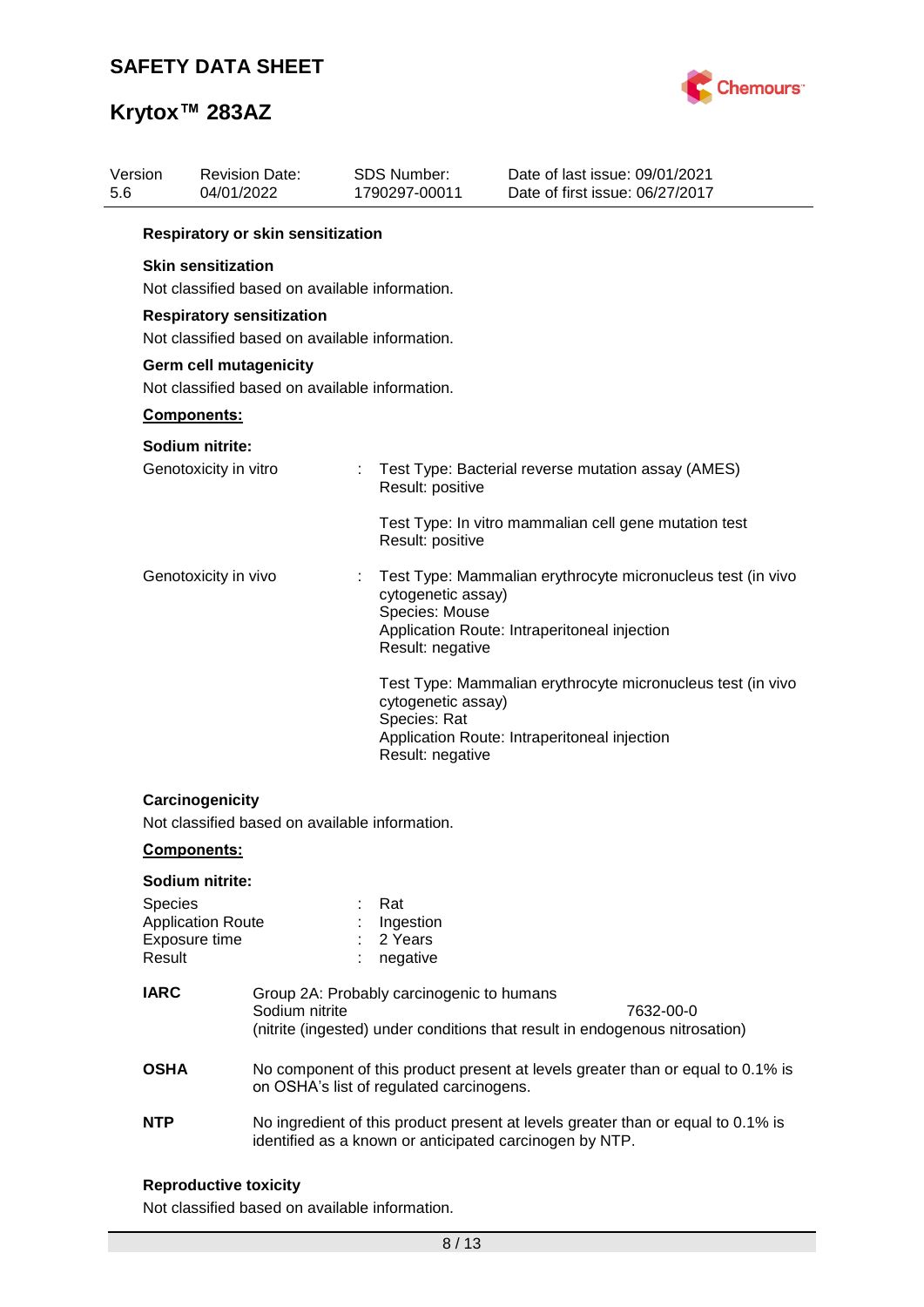Revision Date:



Date of last issue: 09/01/2021

## **Krytox™ 283AZ**

Version

| 5.6 | 04/01/2022                                                                              |                             | 1790297-00011                                                      | Date of first issue: 06/27/2017                           |
|-----|-----------------------------------------------------------------------------------------|-----------------------------|--------------------------------------------------------------------|-----------------------------------------------------------|
|     | Components:                                                                             |                             |                                                                    |                                                           |
|     | Sodium nitrite:                                                                         |                             |                                                                    |                                                           |
|     | Effects on fertility                                                                    |                             | Species: Mouse<br>Application Route: Ingestion<br>Result: negative | Test Type: Two-generation reproduction toxicity study     |
|     | Effects on fetal development                                                            | $\ddot{\ddot{\phantom{r}}}$ | Species: Rat<br>Application Route: Ingestion<br>Result: negative   | Test Type: Embryo-fetal development                       |
|     | <b>STOT-single exposure</b><br>Not classified based on available information.           |                             |                                                                    |                                                           |
|     | <b>STOT-repeated exposure</b><br>Not classified based on available information.         |                             |                                                                    |                                                           |
|     | <b>Repeated dose toxicity</b>                                                           |                             |                                                                    |                                                           |
|     | Components:                                                                             |                             |                                                                    |                                                           |
|     | Sodium nitrite:<br>Species<br><b>NOAEL</b><br><b>Application Route</b><br>Exposure time |                             | Rat<br>10 mg/kg<br>Ingestion<br>2y                                 |                                                           |
|     | <b>Aspiration toxicity</b><br>Not classified based on available information.            |                             |                                                                    |                                                           |
|     | <b>SECTION 12. ECOLOGICAL INFORMATION</b>                                               |                             |                                                                    |                                                           |
|     | <b>Ecotoxicity</b>                                                                      |                             |                                                                    |                                                           |
|     | Components:                                                                             |                             |                                                                    |                                                           |
|     | Sodium nitrite:                                                                         |                             |                                                                    |                                                           |
|     | Toxicity to fish                                                                        |                             | Exposure time: 96 h                                                | LC50 (Oncorhynchus mykiss (rainbow trout)): 0.54 mg/l     |
|     | Toxicity to daphnia and other :<br>aquatic invertebrates                                |                             | Exposure time: 48 h<br>Method: OECD Test Guideline 202             | EC50 (Daphnia magna (Water flea)): 15.4 mg/l              |
|     | Toxicity to algae/aquatic<br>plants                                                     |                             | 100 mg/l<br>Exposure time: 72 h<br>Method: OECD Test Guideline 201 | EC50 (Scenedesmus capricornutum (fresh water algae)): >   |
|     |                                                                                         |                             | mg/l<br>Exposure time: 72 h                                        | NOEC (Scenedesmus capricornutum (fresh water algae)): 100 |

SDS Number: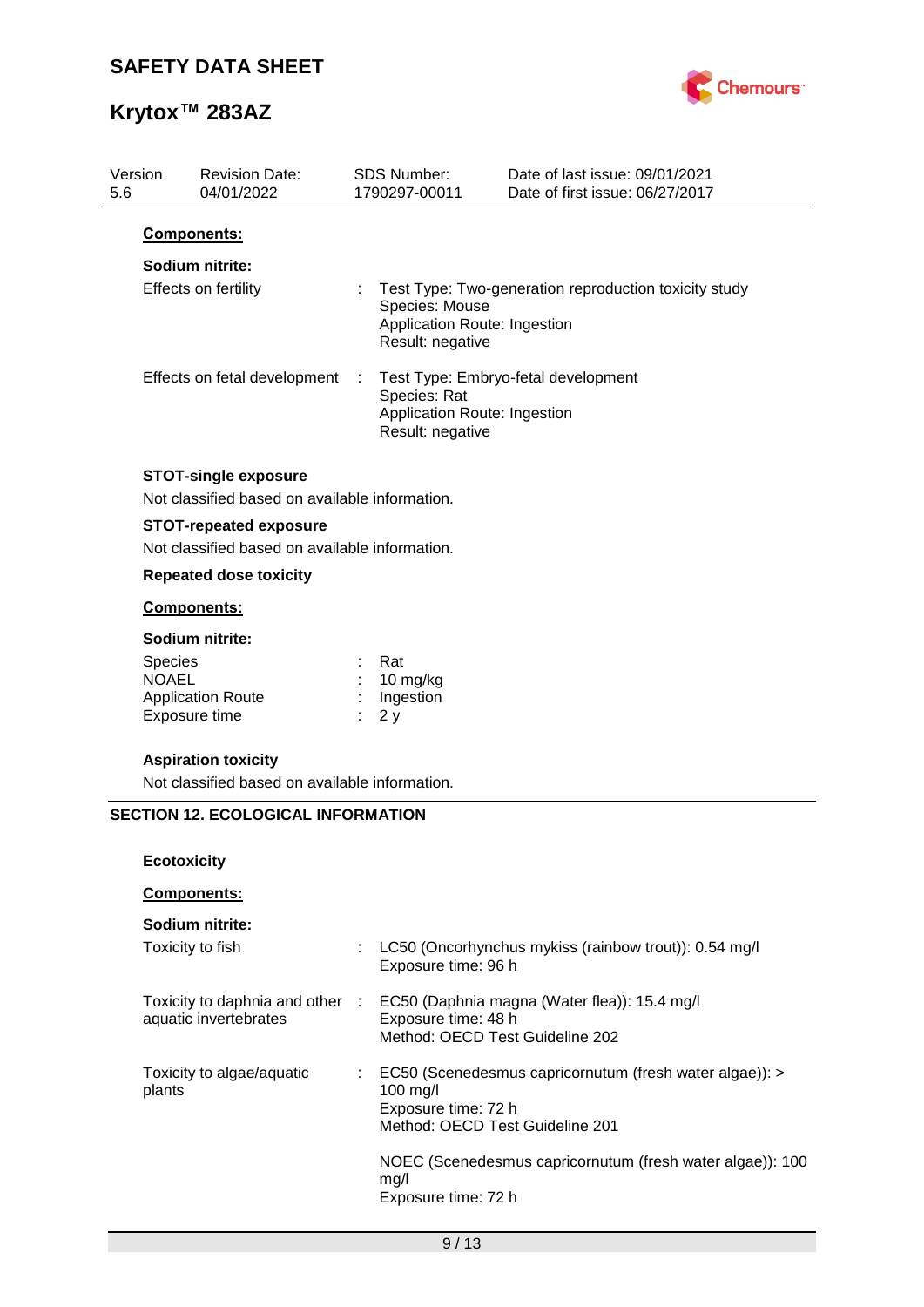

| Version<br>5.6 |              | <b>Revision Date:</b><br>04/01/2022                              |   | <b>SDS Number:</b><br>1790297-00011                     | Date of last issue: 09/01/2021<br>Date of first issue: 06/27/2017 |
|----------------|--------------|------------------------------------------------------------------|---|---------------------------------------------------------|-------------------------------------------------------------------|
|                |              |                                                                  |   | Method: OECD Test Guideline 201                         |                                                                   |
|                | icity)       | Toxicity to fish (Chronic tox-                                   |   | Exposure time: 30 d<br>Method: OECD Test Guideline 210  | NOEC (Cyprinus carpio (Carp)): 21 mg/l                            |
|                | ic toxicity) | Toxicity to daphnia and other :<br>aquatic invertebrates (Chron- |   | NOEC (Penaeid Shrimp): 9.86 mg/l<br>Exposure time: 80 d |                                                                   |
|                |              | Toxicity to microorganisms                                       | ÷ | EC50: 281 mg/l<br>Exposure time: 48 h                   |                                                                   |
|                |              | <b>Persistence and degradability</b><br>No data available        |   |                                                         |                                                                   |
|                |              | <b>Bioaccumulative potential</b><br>No data available            |   |                                                         |                                                                   |
|                |              | <b>Mobility in soil</b>                                          |   |                                                         |                                                                   |
|                |              | No data available                                                |   |                                                         |                                                                   |
|                |              | Other adverse effects                                            |   |                                                         |                                                                   |
|                |              | No data available<br><b>SECTION 13. DISPOSAL CONSIDERATIONS</b>  |   |                                                         |                                                                   |
|                |              |                                                                  |   |                                                         |                                                                   |

| Waste from residues    | : Dispose of in accordance with local regulations.                                                                                                             |
|------------------------|----------------------------------------------------------------------------------------------------------------------------------------------------------------|
| Contaminated packaging | Empty containers should be taken to an approved waste<br>handling site for recycling or disposal.<br>If not otherwise specified: Dispose of as unused product. |

### **SECTION 14. TRANSPORT INFORMATION**

### **International Regulations**

#### **UNRTDG**

Not regulated as a dangerous good

**IATA-DGR** Not regulated as a dangerous good

#### **IMDG-Code**

Not regulated as a dangerous good

### **Transport in bulk according to Annex II of MARPOL 73/78 and the IBC Code**

Not applicable for product as supplied.

### **Domestic regulation**

### **49 CFR**

| UN/ID/NA number      | $\pm$ UN 3077                                      |
|----------------------|----------------------------------------------------|
| Proper shipping name | Environmentally hazardous substance, solid, n.o.s. |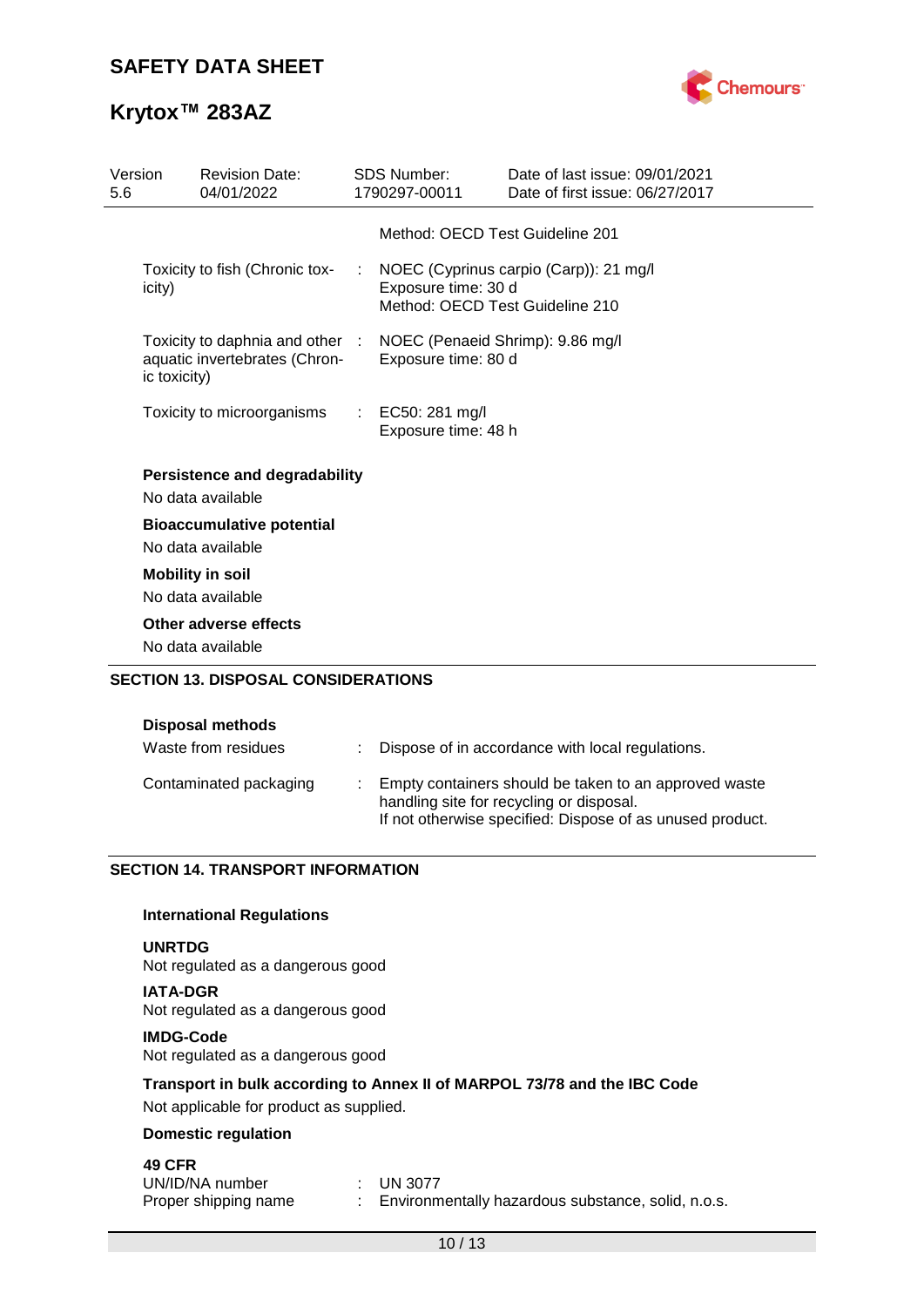

| Version                                              | <b>Revision Date:</b>             | <b>SDS Number:</b>                                                                        | Date of last issue: 09/01/2021                                                             |
|------------------------------------------------------|-----------------------------------|-------------------------------------------------------------------------------------------|--------------------------------------------------------------------------------------------|
| 5.6                                                  | 04/01/2022                        | 1790297-00011                                                                             | Date of first issue: 06/27/2017                                                            |
| Class<br>Labels<br><b>ERG Code</b><br><b>Remarks</b> | Packing group<br>Marine pollutant | (Sodium nitrite)<br>9<br>Ш<br>CLASS <sub>9</sub><br>171<br>no<br>THE REPORTABLE QUANTITY. | THE ABOVE INFORMATION ONLY APPLIES TO PACKAGE<br>SIZES WHERE THE HAZARDOUS SUBSTANCE MEETS |

### **Special precautions for user**

The transport classification(s) provided herein are for informational purposes only, and solely based upon the properties of the unpackaged material as it is described within this Safety Data Sheet. Transportation classifications may vary by mode of transportation, package sizes, and variations in regional or country regulations.

### **SECTION 15. REGULATORY INFORMATION**

### **CERCLA Reportable Quantity**

| Components     | CAS-No.   | Component RQ | Calculated product RQ |
|----------------|-----------|--------------|-----------------------|
|                |           | (lbs)        | (lbs)                 |
| Sodium nitrite | 7632-00-0 | 100          | 2020                  |

#### **SARA 304 Extremely Hazardous Substances Reportable Quantity**

This material does not contain any components with a section 304 EHS RQ.

#### **SARA 302 Extremely Hazardous Substances Threshold Planning Quantity**

This material does not contain any components with a section 302 EHS TPQ.

| SARA 311/312 Hazards | : No SARA Hazards                                                                                           |           |              |
|----------------------|-------------------------------------------------------------------------------------------------------------|-----------|--------------|
| <b>SARA 313</b>      | : The following components are subject to reporting levels es-<br>tablished by SARA Title III, Section 313: |           |              |
|                      | Sodium nitrite                                                                                              | 7632-00-0 | $>= 1 - 5\%$ |

#### **US State Regulations**

#### **Pennsylvania Right To Know**

| Trade secret |
|--------------|
| Trade secret |
| 7632-00-0    |
|              |

#### **California Prop. 65**

WARNING: This product can expose you to chemicals including Pentadecafluorooctanoic acid, which is/are known to the State of California to cause birth defects or other reproductive harm. For more information go to www.P65Warnings.ca.gov. Note to User: This product is not made with PFOA nor is PFOA intentionally present in the product; however, it is possible that PFOA may be present as an impurity at background (environmental) levels.

#### **California List of Hazardous Substances**

Sodium nitrite 7632-00-0

#### **Additional regulatory information**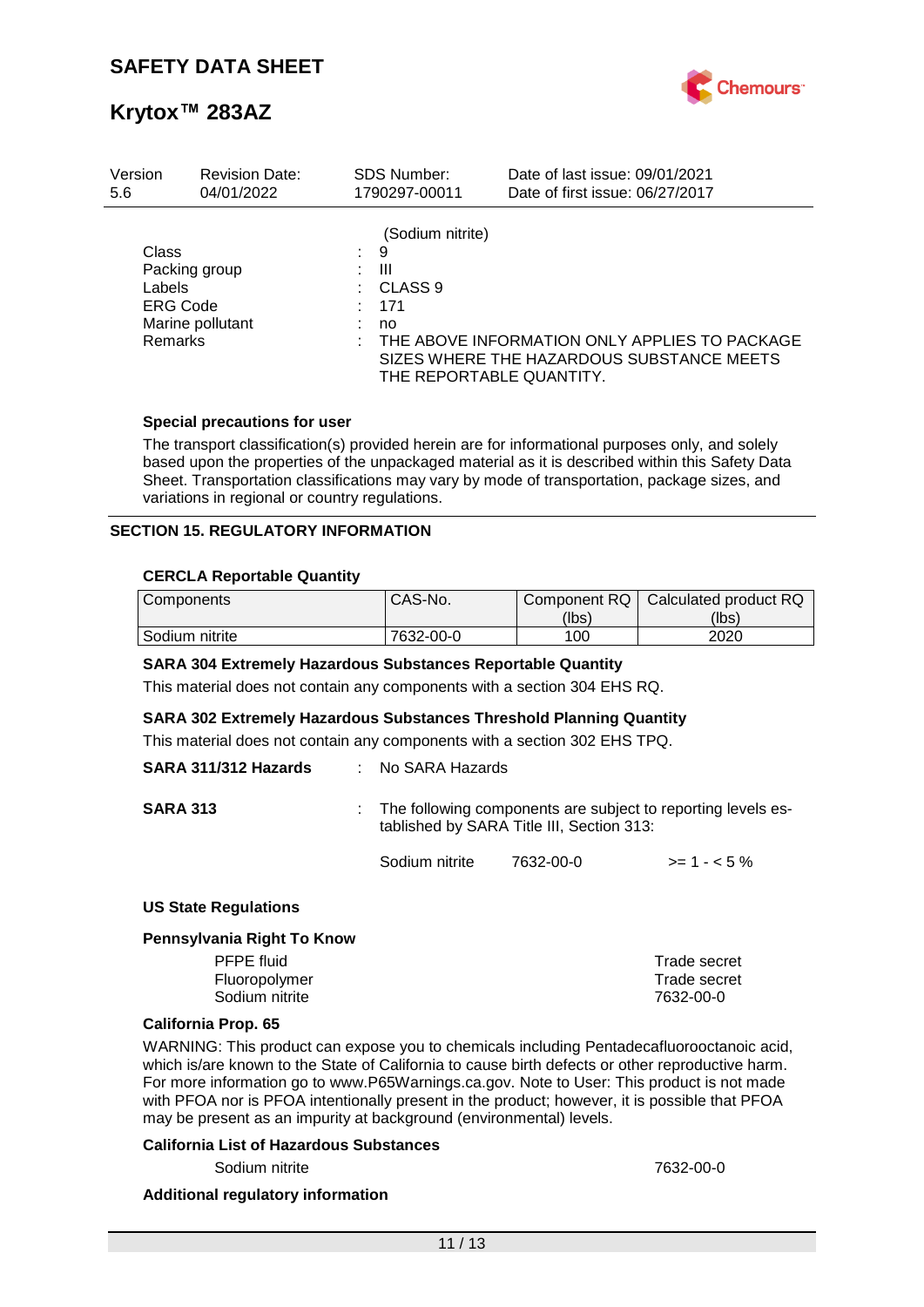

### **Krytox™ 283AZ**

| Version | <b>Revision Date:</b> | SDS Number:   | Date of last issue: 09/01/2021  |
|---------|-----------------------|---------------|---------------------------------|
| 5.6     | 04/01/2022            | 1790297-00011 | Date of first issue: 06/27/2017 |
|         |                       |               |                                 |

Sodium nitrite 7632-00-0

The United States Environmental Protection Agency (USEPA) has established a Significant New Use Rule (SNUR) for one of the components in this product.

See 40 CFR § 721.4740

### **SECTION 16. OTHER INFORMATION**





Krytox™ and any associated logos are trademarks or copyrights of The Chemours Company FC, LLC.

Chemours™ and the Chemours Logo are trademarks of The Chemours Company. Before use read Chemours safety information.

For further information contact the local Chemours office or nominated distributors.

| <b>ACGIH</b>                                      | : USA. ACGIH Threshold Limit Values (TLV)                                                                    |
|---------------------------------------------------|--------------------------------------------------------------------------------------------------------------|
| <b>NIOSH REL</b>                                  | : USA. NIOSH Recommended Exposure Limits                                                                     |
| OSHA Z-1                                          | : USA. Occupational Exposure Limits (OSHA) - Table Z-1 Lim-<br>its for Air Contaminants                      |
| OSHA Z-2                                          | : USA. Occupational Exposure Limits (OSHA) - Table Z-2                                                       |
| ACGIH / TWA                                       | : 8-hour, time-weighted average                                                                              |
| <b>ACGIH / STEL</b>                               | : Short-term exposure limit                                                                                  |
| ACGIH / C                                         | $\therefore$ Ceiling limit                                                                                   |
| NIOSH REL / TWA                                   | : Time-weighted average concentration for up to a 10-hour<br>workday during a 40-hour workweek               |
| NIOSH REL / ST                                    | : STEL - 15-minute TWA exposure that should not be exceeded<br>at any time during a workday                  |
| NIOSH REL / C<br>OSHA Z-1 / TWA<br>OSHA Z-2 / TWA | : Ceiling value not be exceeded at any time.<br>8-hour time weighted average<br>8-hour time weighted average |